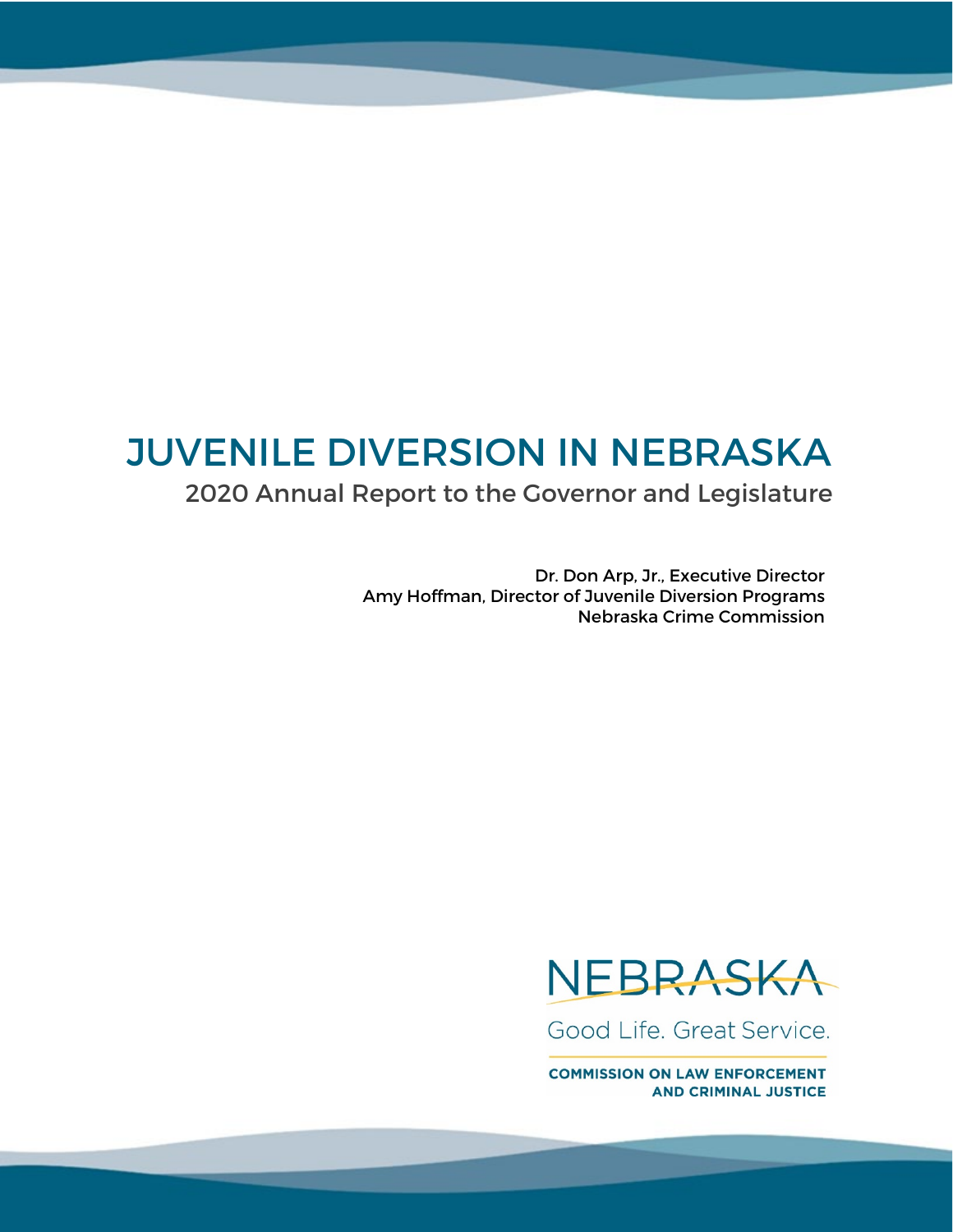# **Table of Contents**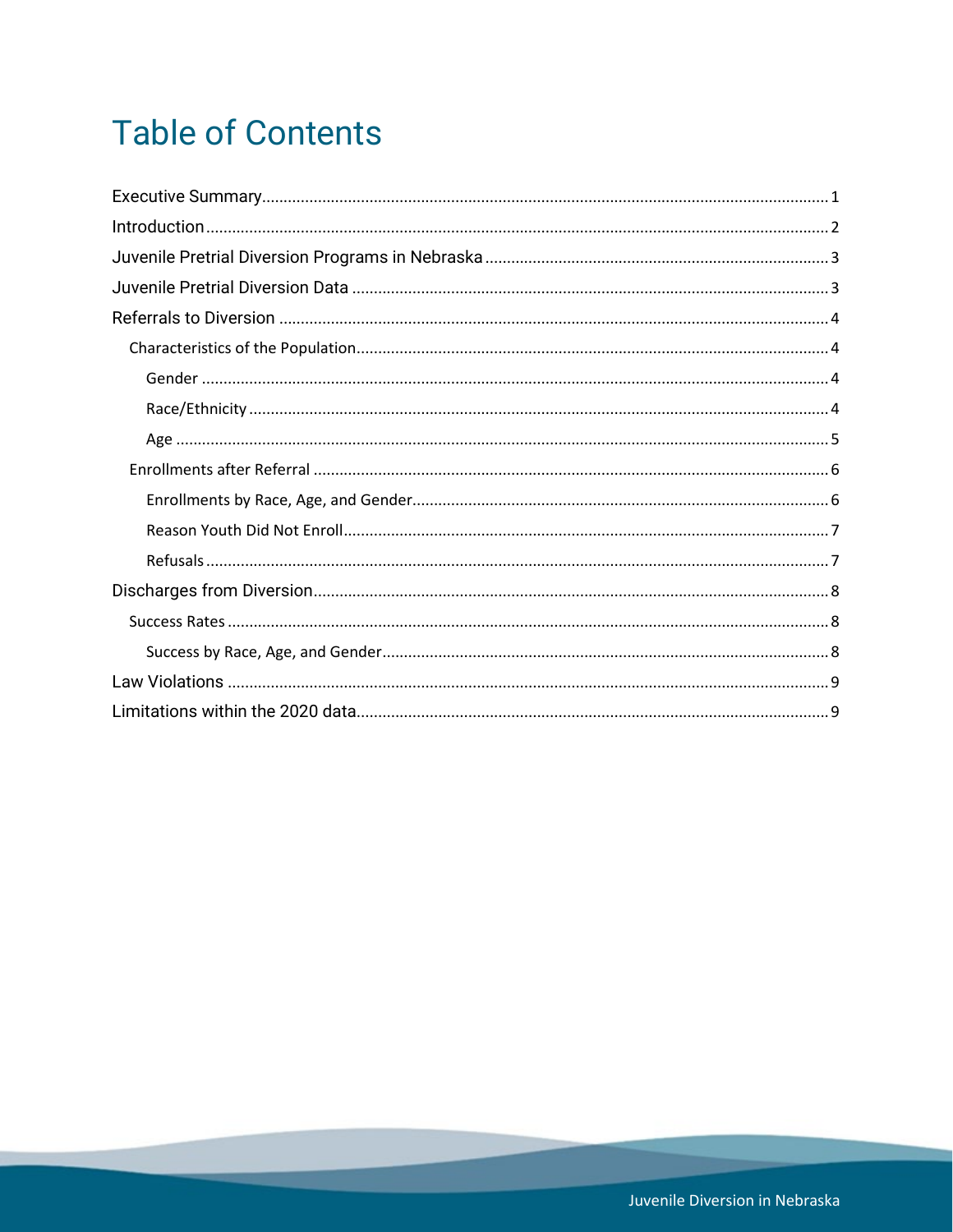## <span id="page-2-0"></span>Executive Summary

Eighty-four counties and one tribe report having some form of juvenile pre-trial diversion services available to youth in their community during calendar year 2020. Of those 85 programs, 68 counties and Winnebago Tribe reported referral data to the Crime Commission by January 30, 2021 (Figure 1).



*Figure1*

In calendar year 2020, 3,003 youth were referred to a diversion program in Nebraska with 2,486 enrolling after referral. Of the youth discharged from a diversion program during CY2020, 84% of the youth were discharged as successful.

The five most common reasons for referral to a diversion program in CY2020 were Minor in Possession of Alcohol, Shoplifting, Traffic Offense, Truancy, and Assault.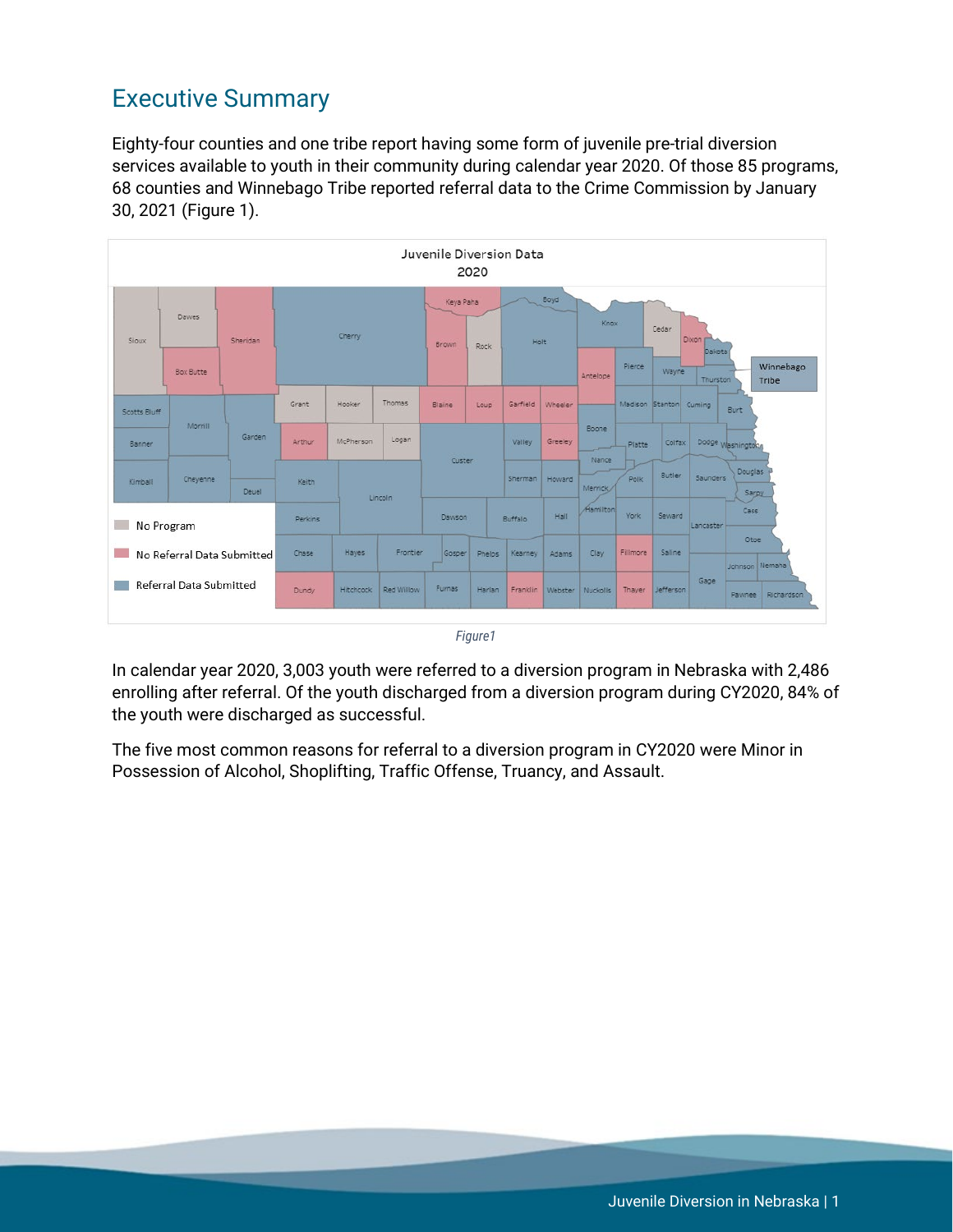### <span id="page-3-0"></span>Introduction

The Director of Juvenile Diversion Programs of the Nebraska Commission of Law Enforcement and Criminal Justice (Nebraska Crime Commission) is responsible for generating an annual report on diversion programs in Nebraska by Nebraska Revised Statute § 81-1427 (Reissue 2014). This 2020 diversion report serves to fulfill the statutory requirement.

#### Introduction to Juvenile Pretrial Diversion Programs

Juvenile pretrial diversion is a voluntary program available to youth with a minor law violation or status offense. Generally, diversion is available pre-filing, diverting youth from involvement in the juvenile justice system and into a program offering a continuum of requirements and services. The end result of successful completion is dismissal, if filed, or non-filing of the diverted case. Pretrial diversion is a positive alternative to the juvenile justice system and can provide more appropriate methods of treating youth charged with an offense, providing better outcomes for youth.

The state of Nebraska has identified four goals of a juvenile pretrial diversion program: 1) to provide eligible juvenile offenders with an alternative program in lieu of adjudication through the juvenile court; 2) to reduce recidivism among diverted juvenile offenders; 3) to reduce the costs and caseload burdens on the juvenile justice system and the criminal justice system; and 4) to promote the collection of restitution to the victim of the juvenile offender's crime.[1](#page-3-1)

In Nebraska, a county attorney has statutory authority to develop a juvenile diversion program with the concurrence of their county board.<sup>2</sup> A county attorney's decision to utilize a diversion program and refer a youth to diversion is often based on factors generally including: 1) the youth's age, 2) the nature of the offense and the youth's role in the offense, 3) previous offenses, dangerousness or threat posed by the youth, and 4) recommendations of referring agency, victim, and advocates for the youth.<sup>[3](#page-3-3)</sup> Juvenile pretrial diversion programs in Nebraska are required to provide screening services for use in creating an individualized diversion plan that utilize appropriate services for the youth, and include program requirements such as a letter of apology, community service, restitution, educational or informational classes, curfew, and victim youth conferencing. [4](#page-3-4)

As a result of LB482 in 2015, a county attorney cannot file a juvenile petition under Neb. Rev. Stat. 43-247(3)(b) until they have made reasonable efforts to refer a youth and family to communitybased resources available to address the youth's behaviors, provide crisis intervention, and maintain a youth safely in the home.<sup>[5](#page-3-5)</sup> This statutory requirement is another reason why county attorney support and development of juvenile diversion programs is vital in Nebraska.

 $\overline{a}$ <sup>1</sup> Neb. Rev. Stat. § 43-260.03

<span id="page-3-2"></span><span id="page-3-1"></span><sup>2</sup> Neb. Rev. Stat. § 43-260.02

<span id="page-3-3"></span><sup>3</sup> Neb. Rev. Stat. § 43-260.04

<span id="page-3-4"></span><sup>4</sup> Neb. Rev. Stat. § 43-260.04 -.06

<span id="page-3-5"></span><sup>5</sup> Neb. Rev. Stat. § 43-276(2)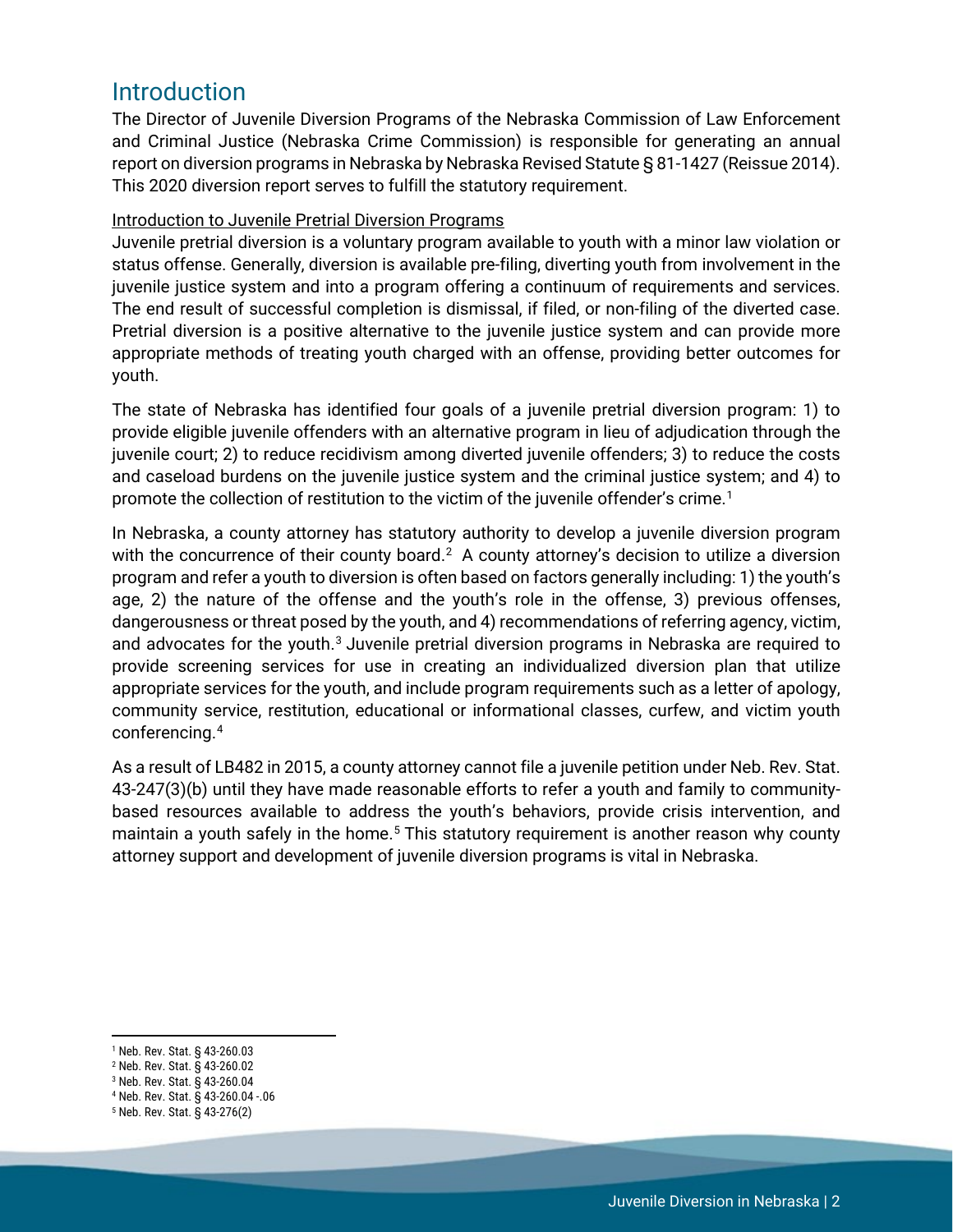## <span id="page-4-0"></span>Juvenile Pretrial Diversion Programs in Nebraska

An informal survey indicated there are currently 84 counties<sup>[6](#page-4-2)</sup> and 1 tribe reportedly offering some form of a juvenile pretrial diversion program (Figure 2). The number of counties offering juvenile pretrial diversion services continues to increase each year.<sup>[7](#page-4-3)</sup> The Winnebago Tribe also reports having a formal juvenile diversion program. No other tribe reported a diversion program in 2020.



*Figure 2*

Three additional counties also indicated they offer an informal diversion program with a desire to move to a formalized program. Strategic planning is in progress to assist areas of Nebraska with low juvenile population and few law enforcement referrals to county and city attorneys to have a juvenile diversion option without sustaining a formalized program.

## <span id="page-4-1"></span>Juvenile Pretrial Diversion Data

Every county or city attorney of a county or city which has a juvenile pretrial diversion program is required to report juvenile diversion data to the Director of Juvenile Diversion Programs annually. $^8$  $^8$ The juvenile pretrial diversion data reported in this report is based upon data reported directly to the Nebraska Crime Commission at the user level through the secure Juvenile Diversion Case Management System (JDCMS) on the Nebraska Criminal Justice Information System (NCJIS). Sixty-eight counties and one tribe reported the required 2020 diversion data into JDCMS. Seventeen counties had no referrals to diversion in 2020, or did not report the data.<sup>9</sup>

<span id="page-4-2"></span>l <sup>6</sup> Hooker, Thomas, McPherson, Logan Counties joined the Custer County collaborative in 2020 to begin receiving services through Healing Hearts and Families beginning July 2021. They did not have formal diversion programs

<span id="page-4-3"></span><sup>7 57</sup> counties in FY2013, 62 counties in FY2014, 69 counties in CY2015, 73 counties in CY2016, 73 counties in CY2017, 77 counties in CY2018, and 80 counties in CY2020

<span id="page-4-4"></span><sup>8</sup> Neb. Rev. Stat. § 43-260.07

<span id="page-4-5"></span><sup>9</sup> Antelope, Arthur, Box Butte, Brown, Dundy, Fillmore, Garfield, Greeley, Thurston, Blaine, Dixon, Franklin, Keya Paha, Loup, Sheridan, Thayer, Wheeler.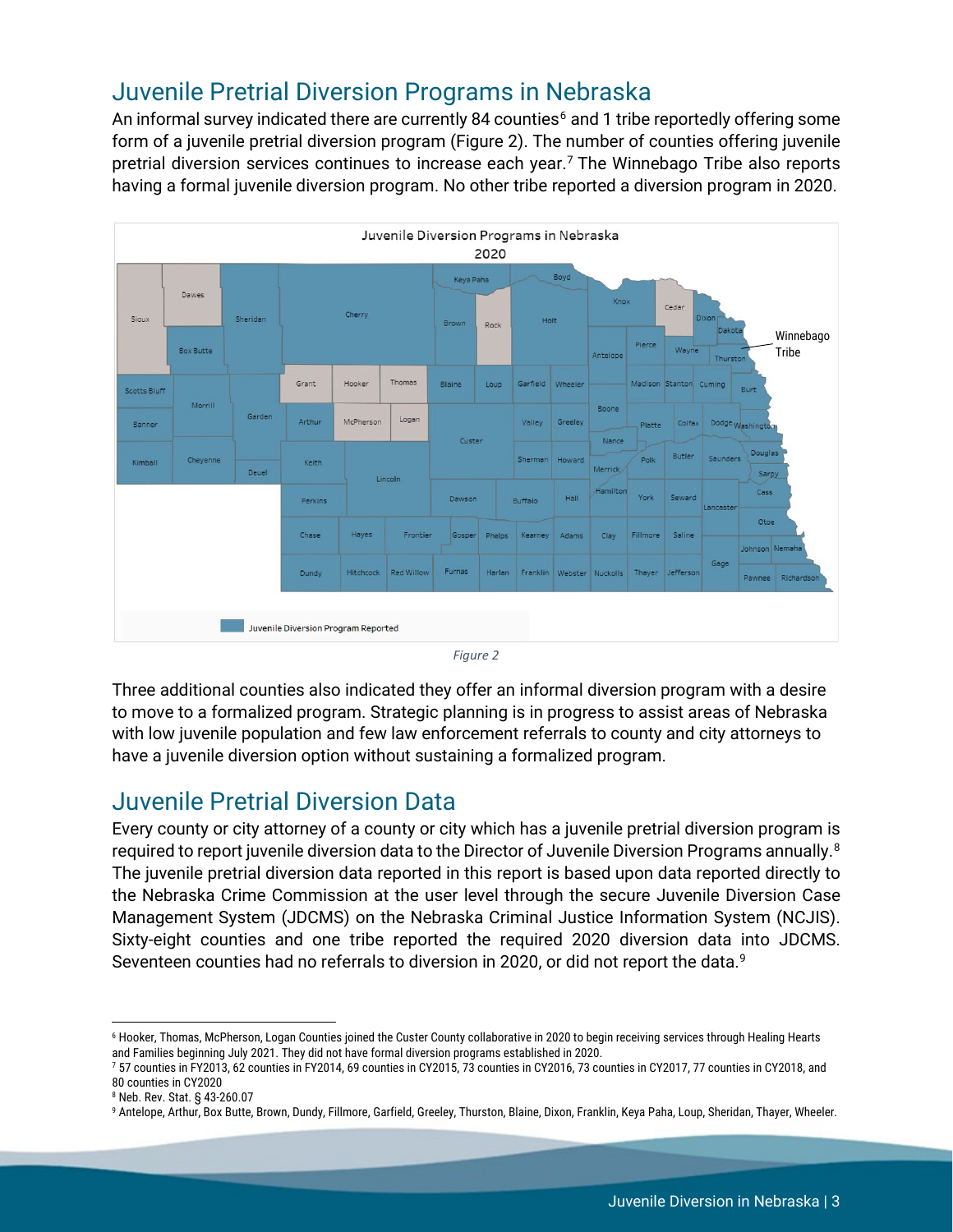### <span id="page-5-0"></span>Referrals to Diversion

From January 1, 2020 to December 31, 2020, 3,003 referrals<sup>[10](#page-5-4)</sup> (4,140 law violations and status offenses<sup>11</sup>) were made to a formal juvenile diversion program in Nebraska.<sup>[12](#page-5-6)</sup>

### <span id="page-5-1"></span>Characteristics of the Population

#### <span id="page-5-2"></span>*Gender*

Fifty-seven percent of the referrals (1,697) to juvenile diversion were male, 43% (1,304) were female (Chart 1).<sup>[13](#page-5-7)</sup>

Chart 1: Youth Referred to Juvenile Diversion by Gender CY2020



#### <span id="page-5-3"></span>*Race/Ethnicity*

White youth had the highest rate of referrals to juvenile diversion (59% of referrals statewide), followed by Hispanic youth (20%) and African American youth (13%).

Table 1: Youth Referred to Juvenile Diversion by Race CY2020

|                                         | Number of Youth<br>Referred | <b>Percent of Youth</b><br>Referred |
|-----------------------------------------|-----------------------------|-------------------------------------|
| White                                   | 1770                        | 59%                                 |
| Hispanic                                | 598                         | 20%                                 |
| African American                        | 387                         | 13%                                 |
| <b>Multiple Races</b>                   | 85                          | 3%                                  |
| Unspecified                             | 58                          | 2%                                  |
| Native American or Alaska Native        | 57                          | 2%                                  |
| Asian                                   | 26                          | 1%                                  |
| <b>Other Race</b>                       | 18                          | 1%                                  |
| Native Hawaiian, Other Pacific Islander | 4                           | Less than 1%                        |
| <b>Grand Total</b>                      | 3,003                       | 100%                                |

<span id="page-5-4"></span><sup>&</sup>lt;sup>10</sup> For purposes of this report, Douglas County referrals include the following data categories received from Douglas County Assessment Center (JAC) for youth with law violations referred for assessment by the Douglas County Attorney Office in CY2020: Total accepted (479), refused diversion (1), ineligible (50), Open Docket (4), Out of Jurisdiction (17), DHHS Involved (9), new charge –CA Request back (17), and Miscellaneous (13). Not included are warning letters (263), assessment no show (74), refused assessment (36), and Nolle Pros (44).

 $\overline{\phantom{a}}$ 

<span id="page-5-5"></span> $\frac{1}{11}$  This number includes status offenses referred to diversion, such as truancy, ungovernable, and runaway youth. Number also includes all law violations referred to Douglas County Juvenile Assessment Center for as

<span id="page-5-6"></span><sup>&</sup>lt;sup>12</sup> Because not all counties are complying with the statutory duty to report, there remains missing data. Data only represents what was reported to the Nebraska Crime Commission. Data includes individuals through 18 years of age.

<span id="page-5-7"></span><sup>&</sup>lt;sup>13</sup> Two referrals had unspecified gender.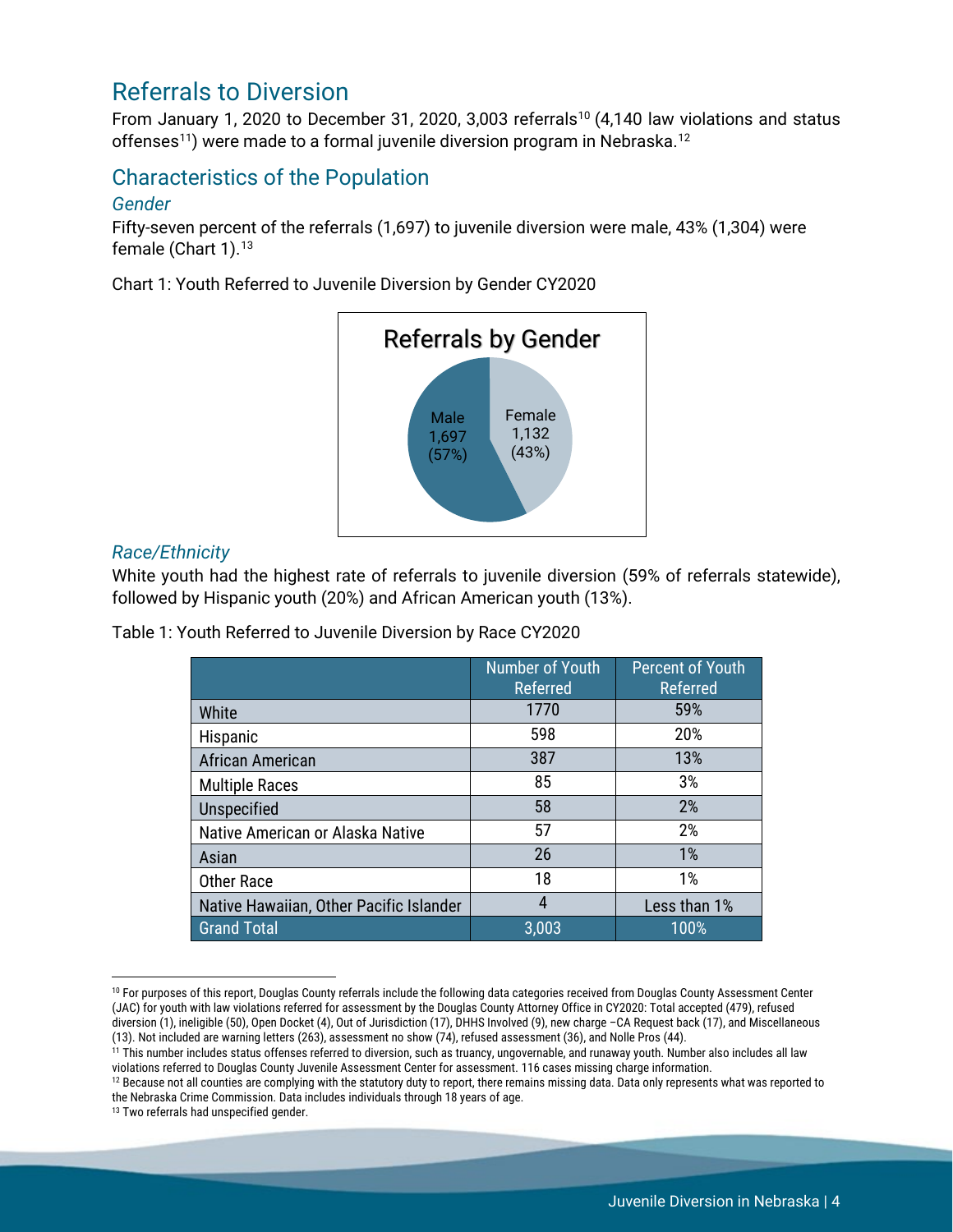#### <span id="page-6-0"></span>*Age*

The age range of reported diversion cases for purposes of this report include from 5 years to 18 years of age. Seventeen year olds had the highest amount of referrals to diversion in CY2020 with 741 statewide (Table 2).

| Age          | Number of Youth Referred | <b>Percent of Youth Referred</b> |
|--------------|--------------------------|----------------------------------|
| Under 10     | 13                       | Less than 1%                     |
| 10           | 9                        | Less than 1%                     |
| 11           | 55                       | 2%                               |
| 12           | 141                      | 5%                               |
| 13           | 266                      | 9%                               |
| 14           | 365                      | 12%                              |
| 15           | 502                      | 17%                              |
| 16           | 701                      | 23%                              |
| 17           | 741                      | 25%                              |
| 18           | 210                      | 7%                               |
| <b>Total</b> | 3,003                    | 100%                             |

Table 2: Youth Referred to Juvenile Diversion by Age CY2020

As a result of LB264 in 2016, only juveniles 11 years of age or older at the time the act was committed can be subject to a filing under Neb. Rev. Stat. 43-247(1), (2), (3)(b), or (4). This has brought into question a youth's eligibility for juvenile diversion when the statute makes juvenile diversion an option for county attorney's for juvenile's described in Neb. Rev. Stat. 43-247(1), (2), (3)(b), and (4). Youth under 11 years of age should be participating in a family intervention program that more aligns with the intent of making the minimum filing age 11 years. Fourteen (64%) of the youth under 11 included in this data set were referred for truancy. Two youth were referred for ungovernable juvenile, two for trespassing, and one each for assault, burglary, criminal mischief, and marijuana possession. A more in-depth analysis through program monitors is necessary to determine the filing and referral practices in each county for youth under the age of 11.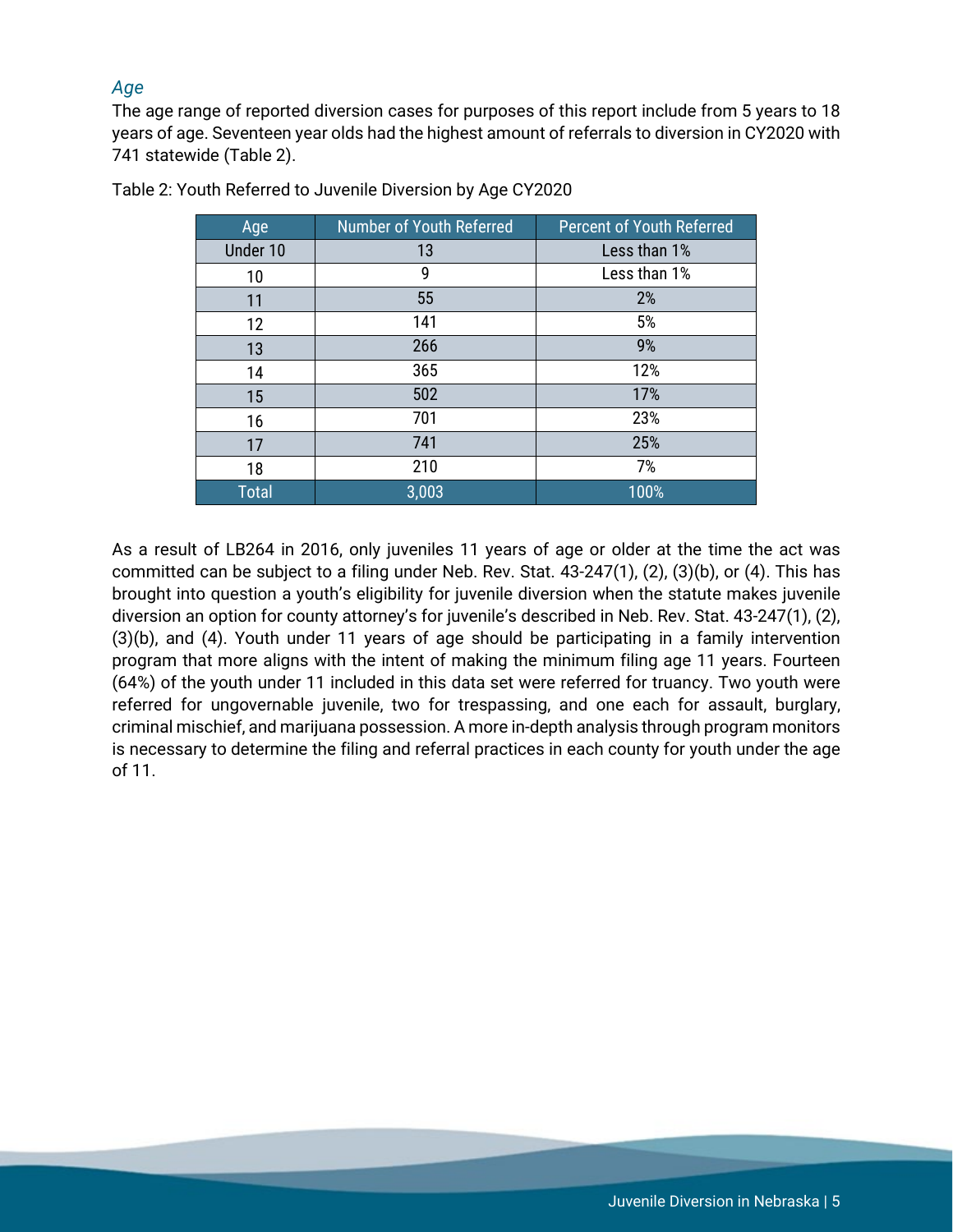### <span id="page-7-0"></span>Enrollments after Referral

Statewide, 83% of youth referred to a juvenile diversion program in CY2020 enrolled after referral (2,486 youth).[14](#page-7-2) Enrollments are further broken down by demographic information below (Table 3).

#### <span id="page-7-1"></span>*Enrollments by Race, Age, and Gender*

Table 3: Youth Enrolled in Juvenile Diversion by Race, Age, & Gender CY2020

| Demographic      |                        | <b>Enrolled</b> | % Enrolled | <b>Did Not Participate</b> | <b>Missing Data</b> |
|------------------|------------------------|-----------------|------------|----------------------------|---------------------|
|                  | African American       | 305             | 79%        | 80                         | $\overline{2}$      |
|                  | Asian                  | 16              | 62%        | 10                         | 0                   |
|                  | Hispanic               | 463             | 77%        | 123                        | 12                  |
| Race/            | <b>Multiple Races</b>  | 75              | 88%        | 10                         | $\mathbf 0$         |
| <b>Ethnicity</b> | <b>Native American</b> | 45              | 79%        | 11                         | 1                   |
|                  | Native Hawaiian        | 4               | 100%       | $\mathbf 0$                | $\pmb{0}$           |
|                  | <b>Other Race</b>      | 17              | 94%        | 1                          | $\overline{0}$      |
|                  | Unspecified            | 25              | 43%        | 31                         | $\overline{2}$      |
|                  | White                  | 1536            | 87%        | 224                        | 10                  |
|                  | 10 and Under           | 5               | 70%        | 6                          | 0                   |
|                  | 11                     | 71              | 89%        | $6\phantom{1}$             | $\mathbf{0}$        |
|                  | 12                     | 151             | 82%        | 25                         | 1                   |
|                  | 13                     | 336             | 76%        | 59                         | $\overline{4}$      |
| Age              | 14                     | 511             | 79%        | 70                         | 5                   |
|                  | 15                     | 704             | 82%        | 87                         | $\overline{2}$      |
|                  | 16                     | 855             | 83%        | 111                        | 9                   |
|                  | 17                     | 673             | 85%        | 107                        | 5                   |
|                  | 18                     | 155             | 90%        | 19                         | 1                   |
|                  | Female                 | 997             | 76%        | 179                        | 10                  |
| Gender           | Male                   | 1489            | 88%        | 310                        | 16                  |

<span id="page-7-2"></span>l <sup>14</sup> Twenty-eight cases were missing enrollment data beyond referral.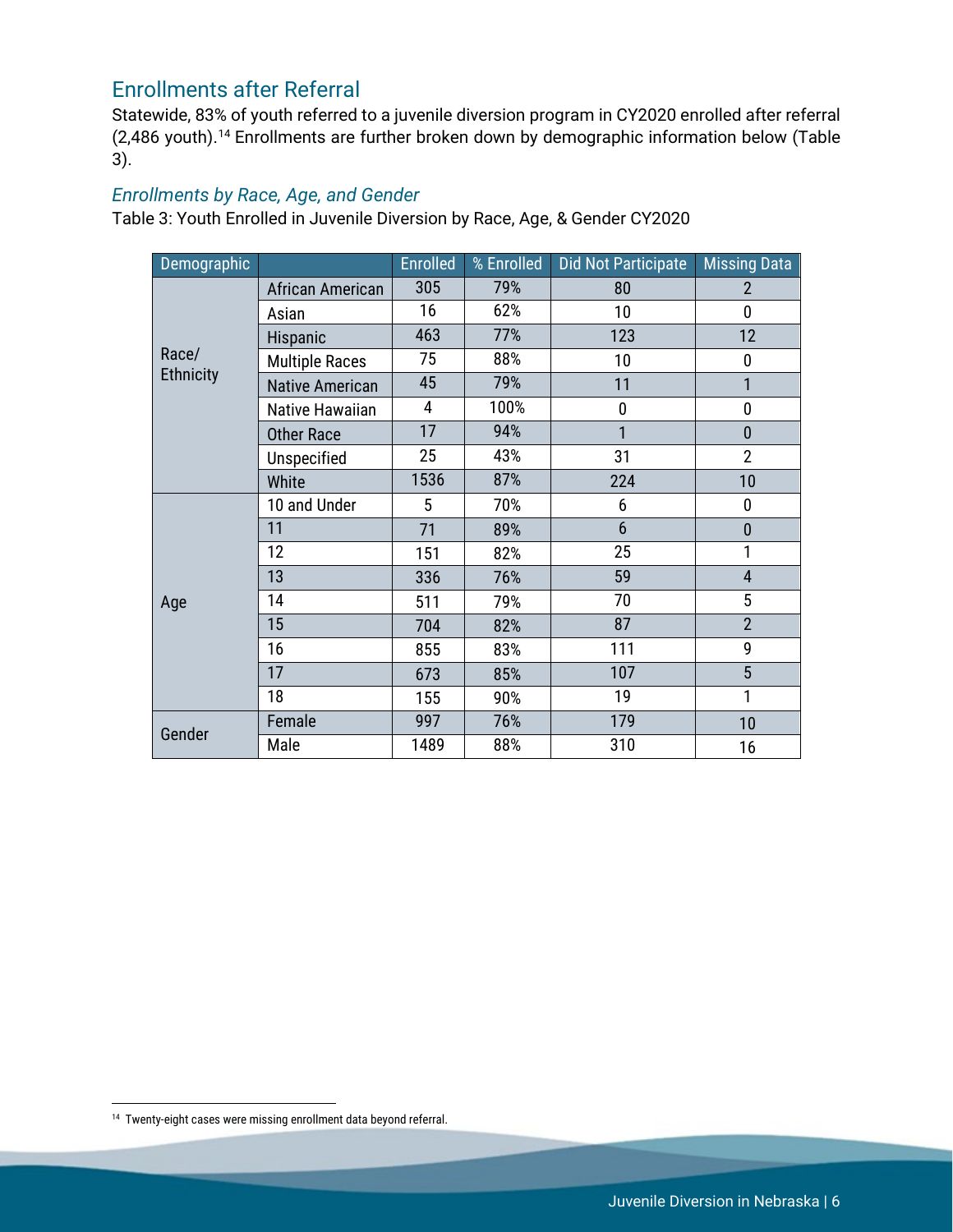#### <span id="page-8-0"></span>*Reason Youth Did Not Enroll*

A total of 490 youth did not enroll in juvenile diversion after referral. The reason youth did not enroll include the referring attorney withdrew the referral, the diversion program declined admission after referral, or the youth or parent refused to participate. Youth also might not have participated for another reason, such as they moved away, transferred schools, graduated, death, etc. The reasons for not enrolling are broken down in the chart below (Chart 2).



Chart 2: Reason Youth Did Not Enroll in Diversion CY2020

#### <span id="page-8-1"></span>*Refusals*

Fifty-five percent (183 youth) of the youth that did not enroll after referral refused to participate in juvenile diversion. The reasons for refusal are further broken down in the chart below (Chart 3).

Chart 3: Juvenile Diversion Refusal Reason CY2020

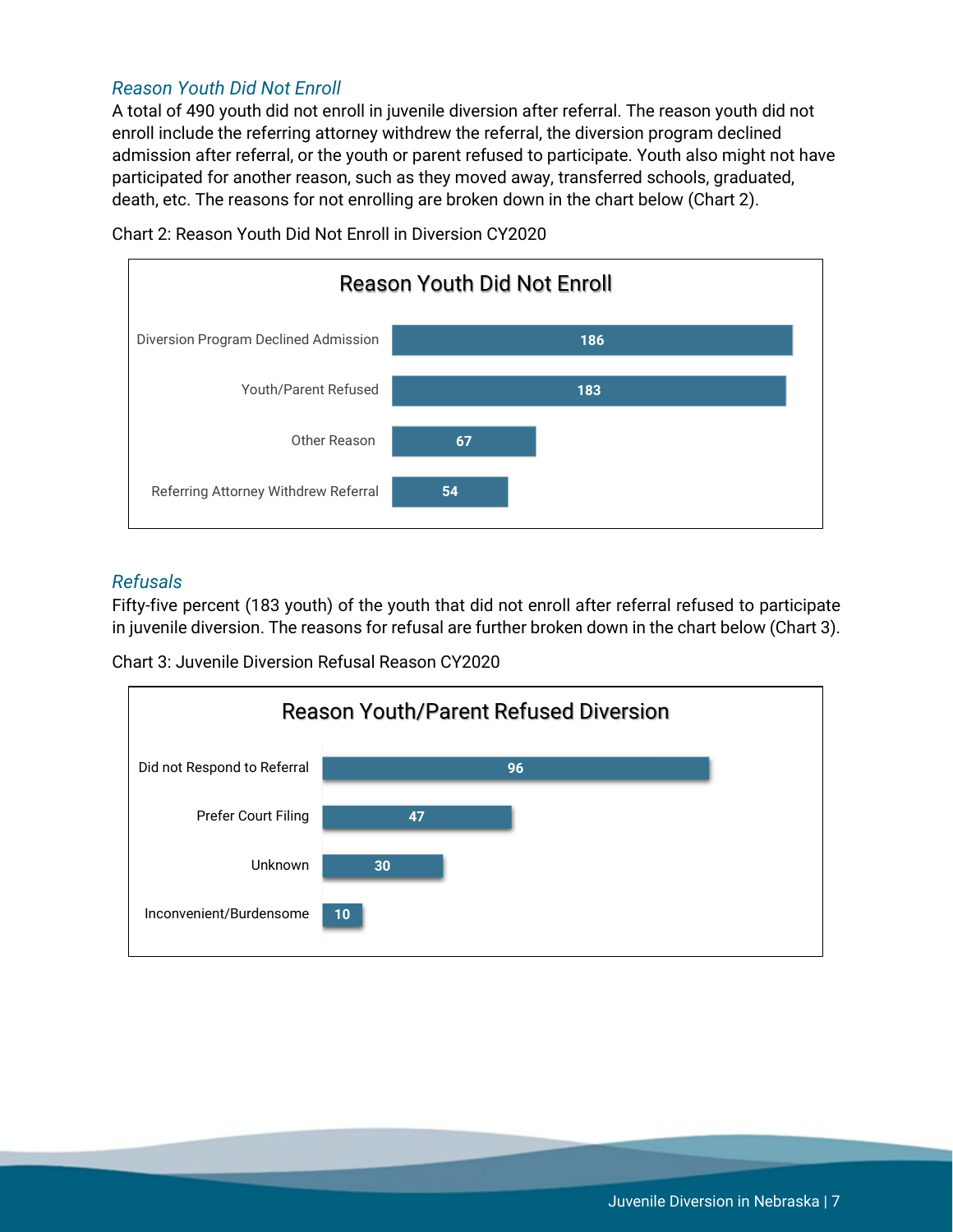### <span id="page-9-0"></span>Discharges from Diversion

From January 1, 2020 to December 31, 2020, a total of 2,737 cases were discharged from a formal juvenile diversion program in Nebraska after enrollment. [15](#page-9-3)

#### <span id="page-9-1"></span>Success Rates

Statewide, 84% (2,309 youth) of the discharged cases successfully complete the diversion program, and 16% (428 youth) did not successfully complete the diversion program. The number of unsuccessful completions include situations such as: the youth had another law violation while in diversion, the youth did not comply with the diversion requirements, youth was moved to a higher-level intervention, or other reason (moved away, death, etc.).

#### <span id="page-9-2"></span>*Success by Race, Age, and Gender*

Table 4: Success Rates of Youth Discharged by Race, Age, & Gender CY2020

| Demographic               |                        | <b>Success Rate</b> | Successful | Unsuccessful   |
|---------------------------|------------------------|---------------------|------------|----------------|
|                           | African American       | 78%                 | 273        | 79             |
|                           | Asian                  | 85%                 | 17         | 3              |
|                           | Hispanic               | 83%                 | 472        | 100            |
|                           | <b>Multiple Races</b>  | 73%                 | 66         | 24             |
| Race/<br><b>Ethnicity</b> | <b>Native American</b> | 77%                 | 37         | 11             |
|                           | Native Hawaiian        | 100%                | 5          | 0              |
|                           | <b>Other Race</b>      | 90%                 | 19         | $\overline{2}$ |
|                           | Unspecified            | 74%                 | 20         | 7              |
|                           | White                  | 87%                 | 1400       | 202            |
|                           | 10 and Under           | 90%                 | 9          | 1              |
|                           | 11                     | 87%                 | 45         | $\overline{7}$ |
|                           | 12                     | 86%                 | 91         | 15             |
|                           | 13                     | 80%                 | 218        | 53             |
| Age                       | 14                     | 80%                 | 288        | 74             |
|                           | 15                     | 81%                 | 402        | 93             |
|                           | 16                     | 84%                 | 531        | 102            |
|                           | 17                     | 89%                 | 586        | 76             |
|                           | 18                     | 95%                 | 139        | 7              |
| Gender <sup>16</sup>      | Female                 | 85%                 | 945        | 173            |
|                           | Male                   | 84%                 | 1363       | 255            |

For an in-depth analysis of juvenile diversion program success by county, please see the Evidence-based Nebraska Reports published by the University of Nebraska Omaha Juvenile Justice Institute.

 $\overline{\phantom{a}}$ 

<span id="page-9-3"></span><sup>&</sup>lt;sup>15</sup> This number represents discharges either successfully or unsuccessfully; does not include youth that did not enroll or participate after referral.<br><sup>16</sup> One unspecified gender not included in Successful Completion.

<span id="page-9-4"></span>